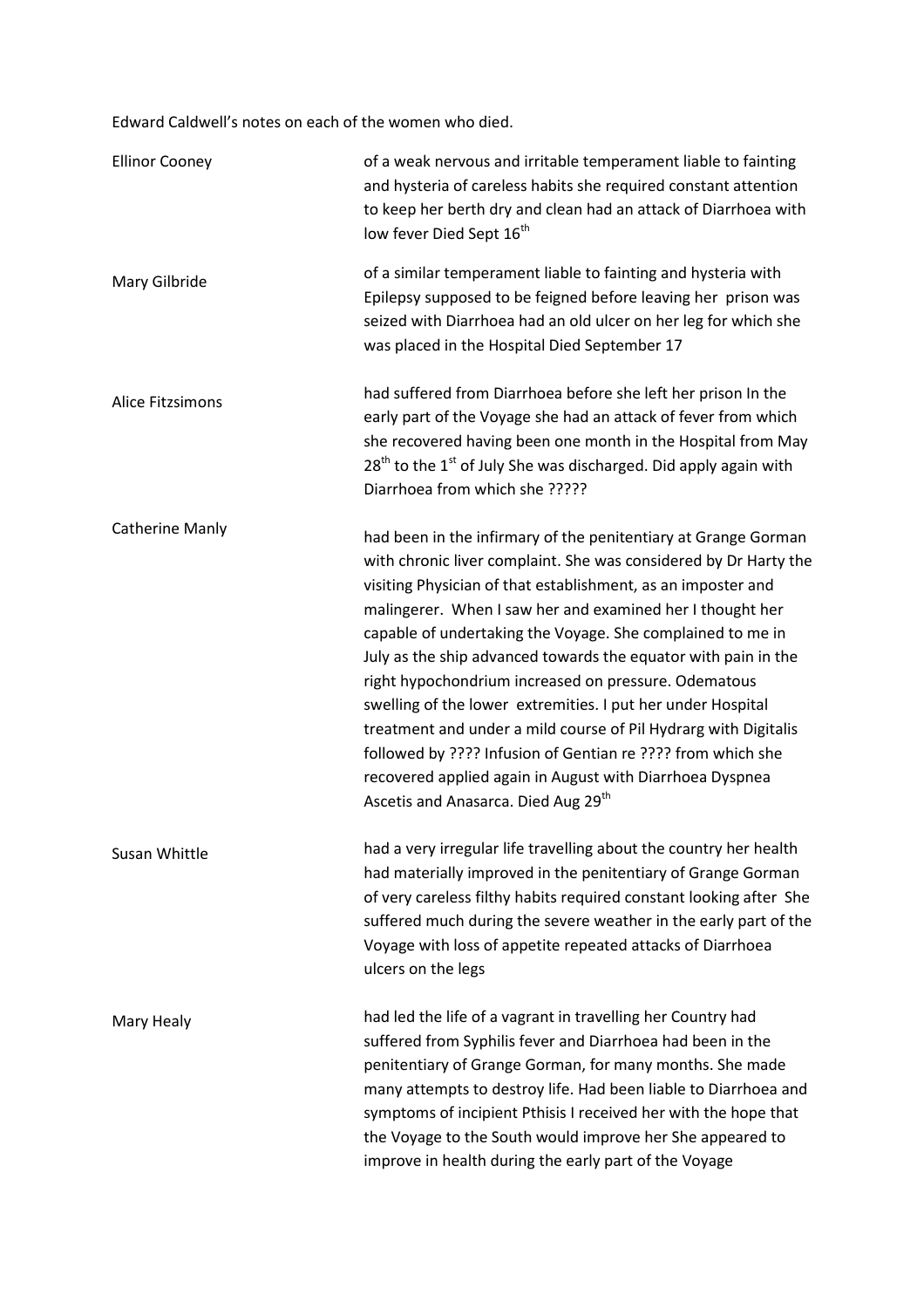| Mary Farrell         | a delicate Girl age 19 with an Infant one month old, suffered<br>from Sea Sickness loss of strength and appetite had repeated<br>attacks of Diarrhoea I placed her child with another nurse<br>Symptoms of incipient Pthisis shewed themselves before the<br>termination of the Voyage                                                                                                                                                                                                          |
|----------------------|-------------------------------------------------------------------------------------------------------------------------------------------------------------------------------------------------------------------------------------------------------------------------------------------------------------------------------------------------------------------------------------------------------------------------------------------------------------------------------------------------|
| <b>Bridget Carey</b> | strumous ulcers of the glands on the neck and axilla anasarca<br>ascetis and diarrhoea with Convulsions I thought her health<br>would have improved at sea.                                                                                                                                                                                                                                                                                                                                     |
| Ann Read             | had suffered great debility from poverty and want in Dublin her<br>health and habits had improved once in the penitentiary. She<br>suffered from Sea Sickness loss of appetite, Opthalmia Cynanche<br>tonsilitis had one attack of fever and Diarrhoea before<br>conviction was seized in August with Diarrhoea and recovered<br>from the attack ????? had a relapse as the ship was<br>approaching the land Died September 14 <sup>th</sup> 1843                                               |
| Margaret Cowan       | had been confined about one month in her Native County,<br>embarked in a weak state had the appearance of a person<br>addicted to the vice of drinking ardent Spirits. She appeared to<br>be at the early part of the Voyage tolerably well complained to<br>me with Anasarca odema of the lower extremities dyspnea<br>Cough, palpitation of the heart. I put her under a mild course of<br>Pil Hydrarg was seized with Diarrhoea with symptoms of<br>Hydrothorax Died August 22 <sup>nd</sup> |
| M.A. Holland         | had been in the Belfast Infirmary with secondary symptoms of<br>??? Venerea for eight or ten months prior to commitment to<br>prison. She appeared to be equal to undertake the Voyage when<br>I examined her having only arrived from the prison of her Native<br>County the day before embarkation during the Voyage the ???<br>and tonsils became ulcerated She suffered from Rheumatismus<br>Syphilitic ulcers of the legs Odematous swellings Diarrhoea Iritis<br>Died Aug 4 <sup>th</sup> |
| <b>Rose Carroll</b>  | received from the jail of her Native County a case similar to M.A.<br>Holland                                                                                                                                                                                                                                                                                                                                                                                                                   |
| Joanna Wilmott       | Sea Sickness loss of strength and power to assist herself. Loss of<br>appetite Diarrhoea Convulsions August 21st 1843                                                                                                                                                                                                                                                                                                                                                                           |